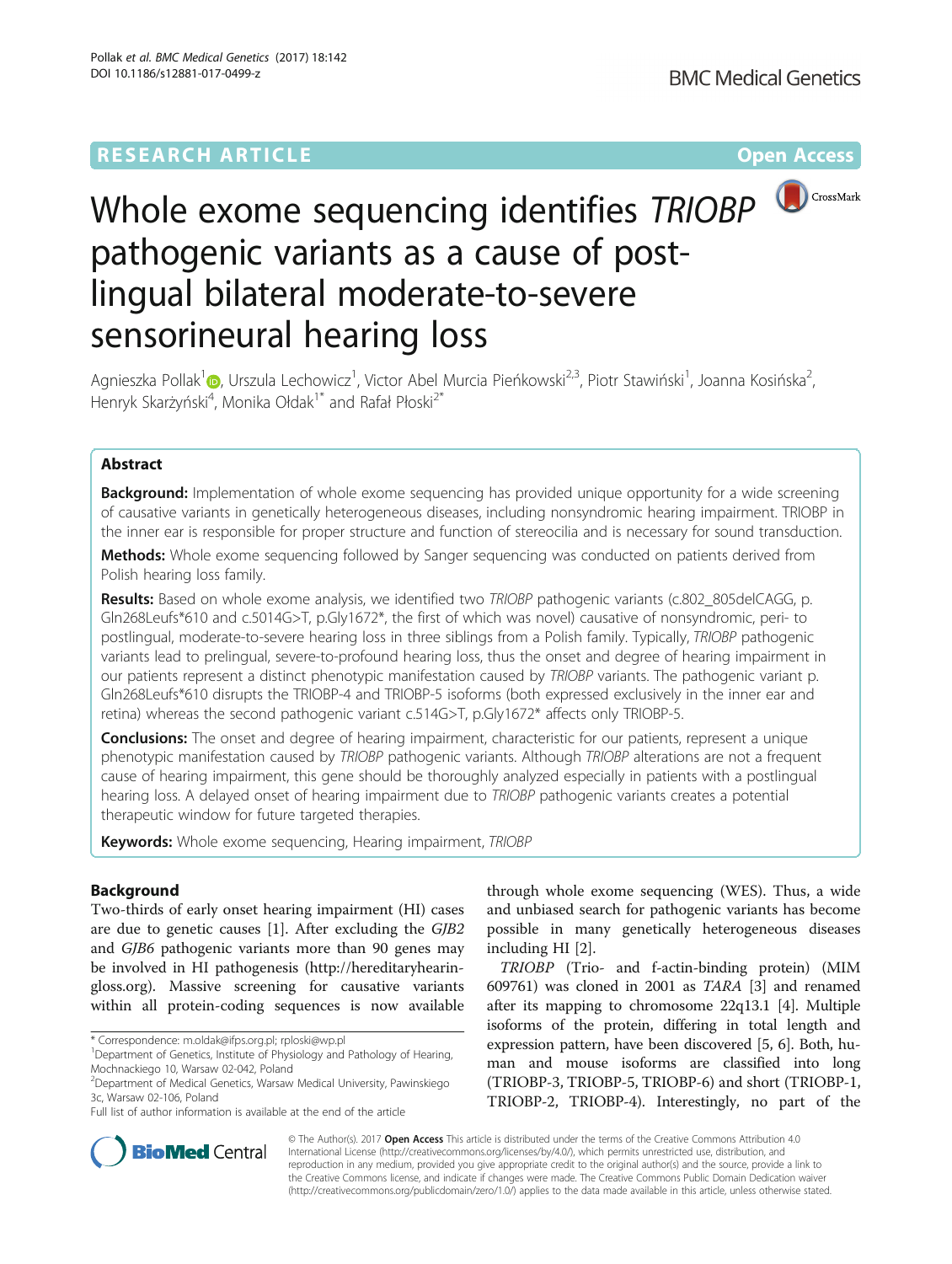protein is shared between TRIOBP-1 and TRIOBP-4 [[3](#page-7-0)]. Such a variety of isoforms derived from a single gene may be explained by the presence of six putative alternative promoters [\[7\]](#page-7-0).

While TRIOBP-1 is widely expressed in different tissues, TRIOBP-4 and TRIOBP-5 was exclusively found in the adult inner ear and retina of both human and mice. In the inner ear TRIOBP-4 and TRIOBP-5 are expressed in stereocilia rootlets. Additionally, TRIOBP-4 is also localized along the whole length of stereocilia. Proper structure of the rootlets is essential for stereocilia rigidity and stiffness, thereby allowing normal process of sound transmission [[8\]](#page-7-0). In contrast, TRIOBP-1 plays a role in regulation of adherens junctions as well as reorganization of the actin cytoskeleton, especially in stress fibers and cortical F-actin [\[6](#page-7-0)].

We present here a family with isolated, perilingual to postlingual hearing loss with a recessive inheritance pattern, in which WES followed by direct Sanger sequencing allowed to identify one novel (c.802\_805delCAGG, p.Gln268Leufs\*610) and one known (c.5014G>T, Gly1672\* [\[9](#page-7-0)]) TRIOBP pathogenic variant and establish a molecular diagnosis.

# Methods

Pedigree of the analyzed family is presented in Fig. [1a](#page-2-0). The level of hearing loss was determined based on pure tone audiometry (PTA) and classified as perilingual if its onset was between 3 to 6 y or postlingual with an onset after 6 y.

DNA was isolated from peripheral blood by a standard salting out method [\[10\]](#page-7-0). In the affected siblings GJB2 pathogenic variants and GJB6 deletions were excluded [[11\]](#page-7-0). Library for WES was prepared with TruSeq Exome Enrichment Kit according to the manufacturer's protocol (Illumina Inc., San Diego, CA, USA), subsequently the sample was run on HiSeq 1500 (Illumina Inc.) with  $2 \times$ 100 bp paired-end reads. After obtaining the coverage of minimum 20 times on at least 80% of the target, bioinformatics analysis was performed as previously described [\[12\]](#page-7-0). All retrieved variants were annotated with Annovar and presented in MS Access database for further expert investigations. The DNA sequences were viewed with Integrative Genomic Viewer (IGV) [[13](#page-7-0), [14](#page-7-0)].

Potentially pathogenic variants in TRIOBP were confirmed by Sanger sequencing with the use of dedicated primers (sequences available upon request) designed with the Primer 3 software [[15\]](#page-7-0) based on the NM\_001039141.2 reference sequence.

The prediction of presence of nonsense-mediated mRNA decay (NMD) mechanism was performed with the Mutation Taster algorithm [[16](#page-7-0)].

Exome Aggregation Consortium (ExAC) ([http://exac.](http://exac.broadinstitute.org) [broadinstitute.org](http://exac.broadinstitute.org)) (accessed 12/2016) and the in-house

database of WES data from the Polish population  $(n =$ 1052) were used for the assessment of the population prevalence of the detected variants.

# Results

## Phenotypic manifestation

Proband (III.2), as well as the two affected siblings suffered from bilateral, non-syndromic HI. Apart from HI, all of the siblings were otherwise healthy. The age of HI onset was 12 y for the proband and 4,5 y and 3 y for the sibling III.1 and III.3, respectively. The proband was reported for an audiology consultation due to suspected hearing loss based on the parents' observation that she listened to electronic devices on a loud volume. The reason for the audiology tests in the siblings was similar, but it cannot be excluded that the parents were more attentive in observing their younger son. All siblings suffered from moderate-to-severe HI, detailed audiometric data are presented in Fig. [1b.](#page-2-0) The 2-year follow-up does not show hearing deterioration in sibling III.1 and III.2, for the patient III.3 the additional audiometric data were not available. Notably, the youngest brother (III.3) passed the newborn hearing screening test, the remaining sibs did not have this test. Patient III.3 suffers from frequent otitis media and he has a relevant airbone gap in the right ear  $(\sim 40$  dB). Now his HI is classified as mixed comprising of a conductive and sensorineural component.

#### Variants detection

WES performed in patient III.2 revealed the presence of two, potentially pathogenic variants in the TRIOBP gene (NM\_001039141.2:c.802\_805delCAGG, NP\_001034230.1: p.Gln268Leufs\*610; NM\_001039141.2:c.5014G>T, NP\_00 1034230.1:p.Gly1672\*) both in a heterozygous form (Fig. [1c](#page-2-0)). The variant c.802\_805delCAGG, p.Gln268 Leufs\*610 was novel, whereas c.5014G>T, NP\_0010 34230.1:p.Gly1672\* was already known [\[9](#page-7-0)]. Direct Sanger sequencing of the region encompassing the detected variants confirmed the presence of both variants in the proband and her affected siblings. Analysis of parents' DNA showed that they were both heterozygous carriers, thus establishing an in trans configuration of the variants in the affected children (Fig. [1a](#page-2-0)). The c.802\_805delCAGG, p.Gln268Leufs\*610 mutation occurs with an allele frequency of 0,000008 and 0,00095 in ExAC and the Polish in-house WES databases, respectively. Allele frequency for c.5014G>T, p.Gly1672\*, the second identified TRIOBP variant, was 0,0006 and 0,002 in the same databases (Table [1](#page-3-0)).

The c.802\_805delCAGG, p.Gln268Leufs\*610 variant (localized within exon 7) introduces a 4-nucleotide deletion, which results in a frameshift, leading to shortening of the protein after the following 610 amino acids, while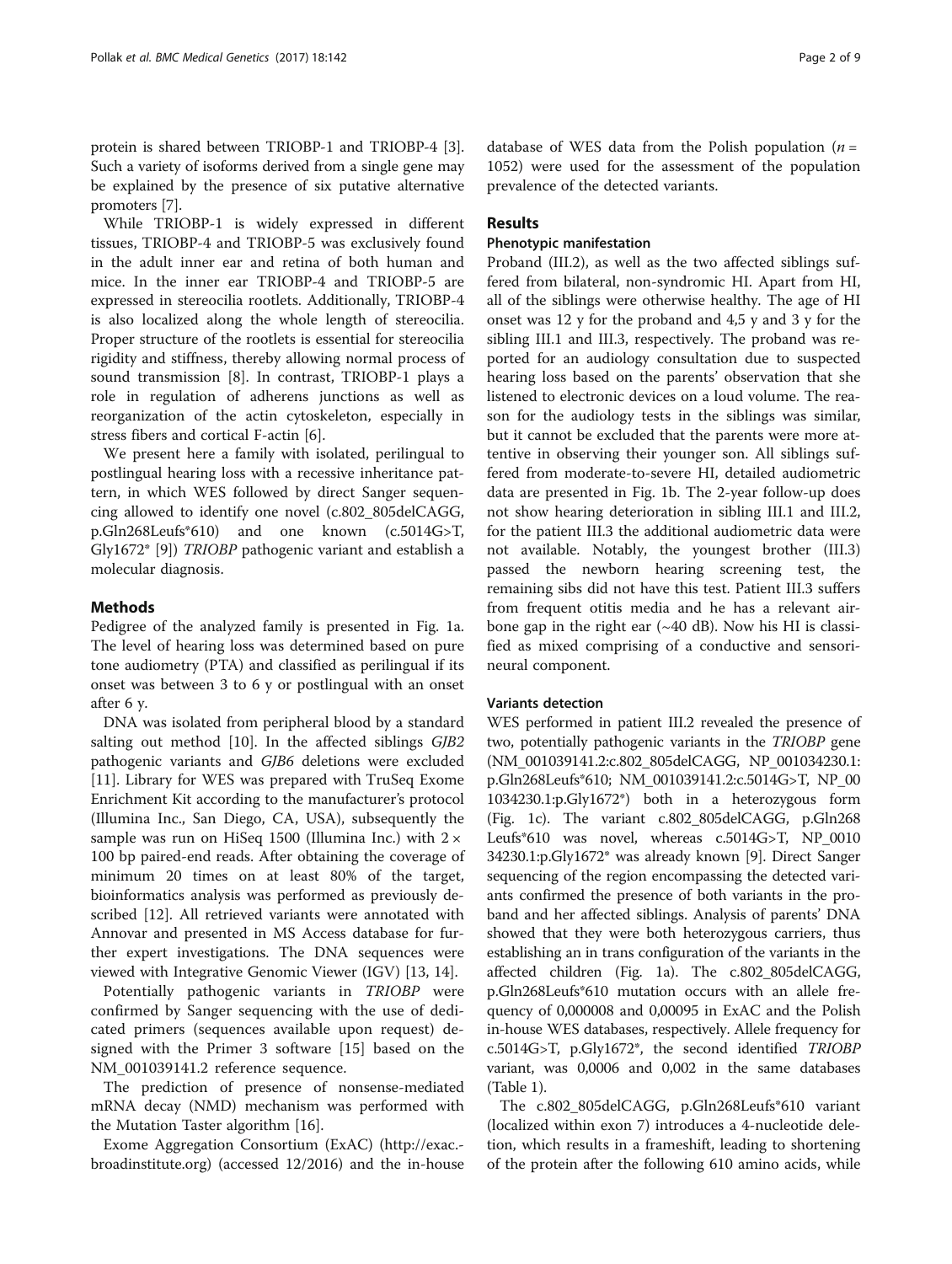<span id="page-2-0"></span>

the c.5014G>T, p.Gly1672\* variant (localized within exon 9) directly introduces a stop codon. Presence of two deleterious TRIOBP variants in a trans configuration in all affected children strongly suggest that they represent a molecular cause of HI in these patients.

# **Discussion**

Here we report on the first TRIOBP family suffering from perilingual or postlingual, moderate-to-severe HI. At the time of writing the onset and degree of HI, characteristic for our patients, represent a unique phenotypic manifestation caused by TRIOBP pathogenic variants. Most of the heretofore detected TRIOBP pathogenic variants are related to prelingual, severe-to-profound hearing loss. There is only one variant (c.154G>A, p.Asp52Asn) assigned to postlingual onset of HI [\[17](#page-7-0)]

but in this patient the level of HI has not been given. On the other hand, there are few reports on a less severe HI in patients with TRIOBP variants but with a prelingual onset [[18\]](#page-7-0) (Table [1\)](#page-3-0). Thus, our TRIOBP family is the first one with a less severe HI in respect to both its onset and level.

To date, little is known about the exact function of TRIOBP. It contains two types of relevant domains, i.e. N-terminal Pleckstrin Homology (PH) and C-terminal coiled-coil. It is established that this protein directly binds and stabilizes the F-actin structures [[3\]](#page-7-0), presumably via nonconventional actin-binding sites localized in the coiled-coil domains or PH domains [[19, 20\]](#page-8-0). As its name suggests, Triobp interacts with Trio, a protein derived from a group of Dbl-homology guanine nucleotide exchange factors (DH-GEFs) [\[3](#page-7-0)]. DH-GEFs family of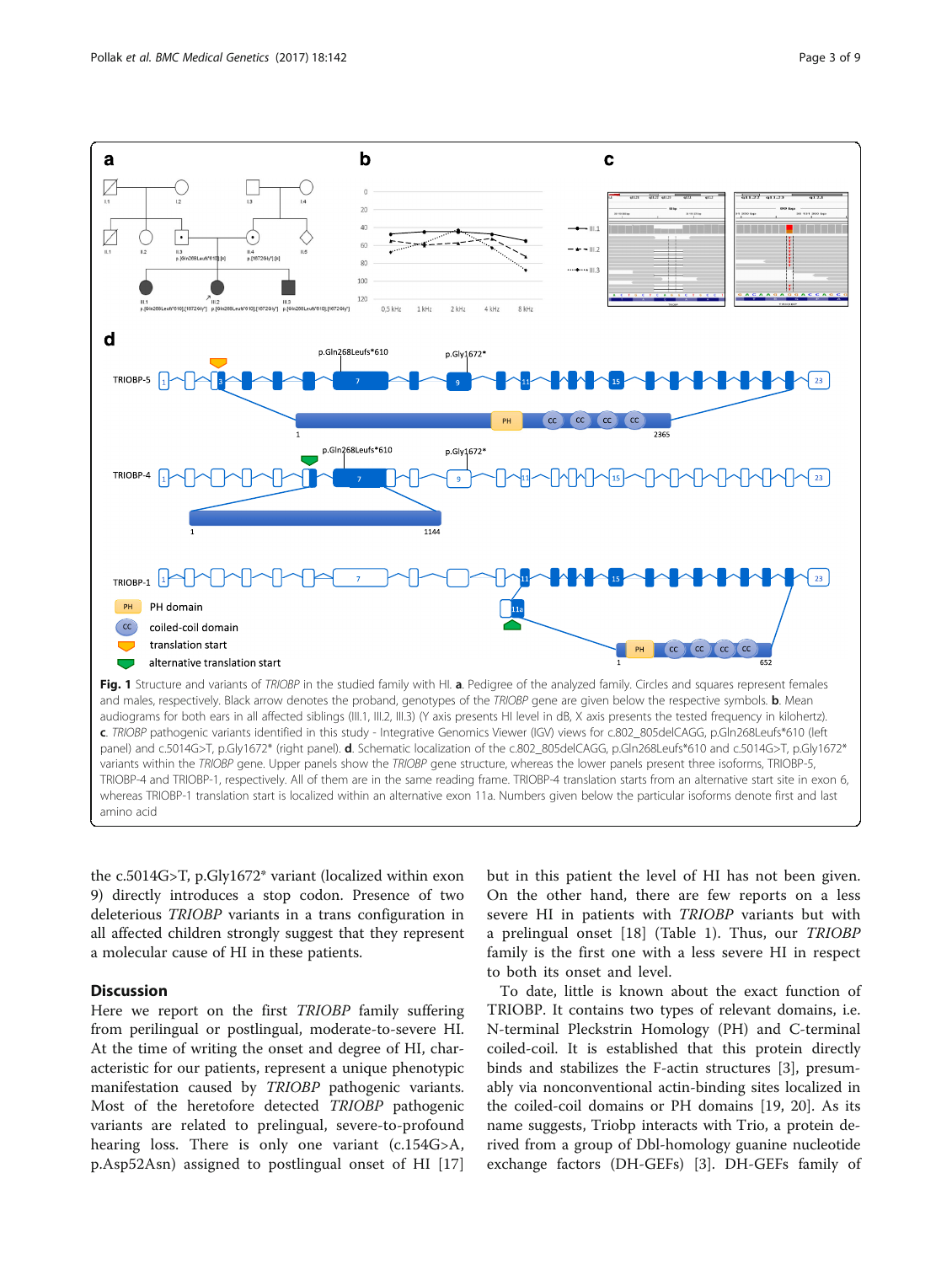| $\mathfrak{c}$<br>$\mathbf{I}$<br>١<br>I |                         |
|------------------------------------------|-------------------------|
| ¢                                        |                         |
| $\frac{1}{2}$                            |                         |
| j<br>I                                   |                         |
| $\sim$ $\sim$ $\sim$<br>j<br>ì           |                         |
| l                                        |                         |
| j<br>j<br>i<br>I                         |                         |
|                                          |                         |
|                                          |                         |
| ļ                                        |                         |
| i<br>)<br>5<br>Ì<br>ļ                    |                         |
| Ì<br>l                                   |                         |
| ļ<br>Ì<br>l                              |                         |
| <br> <br> <br>                           |                         |
| )<br>)<br>)                              |                         |
| $\frac{3}{2}$                            |                         |
| ׇ֘֒<br>I                                 |                         |
| l                                        |                         |
| i<br>ì<br>ļ<br>i                         |                         |
| i<br>١<br>j<br>)<br>I<br>l<br>I          |                         |
| l<br>ׇ֘֒<br>١<br>Į                       |                         |
| :<br>$\frac{1}{2}$                       |                         |
| $\ddot{\phantom{0}}$<br>ì                |                         |
| $\ddot{\phantom{a}}$<br>Į<br>ĺ           |                         |
| þ<br>)                                   |                         |
| J<br>ĺ<br>I                              |                         |
|                                          |                         |
| ו<br>ו<br>j<br>Ì<br>i                    | $\frac{1}{2}$<br>j<br>j |
| $\frac{1}{2}$                            | :<br>;<br>;<br>l        |
|                                          | 1                       |
|                                          | i                       |
| $\mathbf \zeta$<br>$\frac{1}{2}$<br>l    | てらい<br>d                |
|                                          | a a sa sa a<br>ׇ֚֘֕֡    |
| ֚֘<br>$\ddot{\phantom{a}}$               | į<br>I                  |
| ļ                                        |                         |

<span id="page-3-0"></span>

| WES database and available clinical data |                                                   |                      |                          |                           |                                  |                    |                         |                    |             |                                          |
|------------------------------------------|---------------------------------------------------|----------------------|--------------------------|---------------------------|----------------------------------|--------------------|-------------------------|--------------------|-------------|------------------------------------------|
| variant                                  | phenotype                                         | ExAC<br>allele count | ExAC allele<br>frequency | allele count<br>Pol_Exome | Pol_Exome<br>frequency<br>allele | reference          | age of<br>onset         | HI level           | ethnicity   | pathogenicity<br>of variant <sup>d</sup> |
| c.154G>A (p.Asp52Asn)                    | deafness                                          | 117210<br>23'        | 0,0001962                | $\circ$                   | $\circ$                          | $\overline{\Xi}$   | late onset <sup>a</sup> | 겉                  | Japanese    | pathogenic<br>(PM2)<br>likely            |
| c.802_805delCAGG<br>(p.Gln268fs)         | postlingual hearing loss                          | 1/120722             | 0,000008283              | $\sim$                    | 0,0019                           | this study         | postlingual             | moderate-to-severe | Polish      | pathogenic<br>(PVS1)                     |
| c.889C>T (p.Gln297 <sup>*a</sup> )       | deafness non-syndromic                            | ŏ                    | ŏ                        | $\circ$                   | $\circ$                          | $\Xi$              | prelingual              | severe-to-profound | Indian      | pathogenic<br>(PVS1)                     |
| c.1039C>T (p.Arg347 <sup>*a</sup> )      | deafness non-syndromic                            | 5/120762             | 0,0000414                | $\circ$                   | $\circ$                          | $\overline{\odot}$ | prelingual              | profound           | Palestinian | pathogenic<br>(PVS1)                     |
| $c.1741C > T (p.Gln581^{*a})$            | deafness non-syndromic                            | $\circ$              | ŏ                        | $\circ$                   | $\circ$                          | $\boxed{\odot}$    | prelingual              | profound           | Palestinian | pathogenic<br>(PVS1)                     |
| c.2355_2356deIAG<br>(p.Arg785fs)         | Hearing loss non-syndromic<br>autosomal recessive | ŏ                    | ŏ                        | $\circ$                   | $\circ$                          | $\Xi.$             | 5                       | 5                  | Turkish     | pathogenic<br>(PVS1)                     |
| $c.2362C > T (p. Arg788^{*a})$           | deafness non-syndromic                            | 20766<br>4/12        | 0,00003312               | $\circ$                   | $\circ$                          | $\Xi$              | prelingual              | severe-to-profound | Pakistani   | pathogenic<br>(PVS1)                     |
| $c.2581C > T (p. Arg861^{*a})$           | hearing loss non-syndromic<br>autosomal recessive | 1/120758             | 0,000008281              | $\circ$                   | $\circ$                          | $\Xi$              | congenital              | profound           | Chinese     | pathogenic<br>(PVS1)                     |
| c.2653del (p.Arg885fs)                   | hearing loss                                      | ŏ                    | ŏ                        | $\circ$                   | $\circ$                          | $\overline{\odot}$ | prelingual              | moderate           | Dutch       | pathogenic<br>(PVS1)                     |
| c.2758C>T (p.Arg920 <sup>*9</sup> )      | Hearing loss non-syndromic<br>autosomal recessive | ŏ                    | ŏ                        | $\circ$                   | $\circ$                          | $\Xi$              | congenital              | profound           | Chinese     | pathogenic<br>(PVS1)                     |
| c.2992G>A (p.Ala998Thr)                  | hearing loss                                      | 20672<br>85/1        | 0,0007044                | $\circ$                   | $\circ$                          | $\boxed{8}$        | congenital              | mild to moderate   | unknown     | pathogenic<br>(PM2)<br>likely            |
| c.3055G>A (p.Gly1019Arg)                 | deafness non-syndromic                            | ŏ                    | ŏ                        | $\circ$                   | $\circ$                          | $\overline{\odot}$ | prelingual              | profound           | Palestinian | pathogenic<br>(PM2)<br>likely            |
| c.3202_3203delCG<br>(p.Asp1069fs)        | deafness non-syndromic                            | $\circ$              | ŏ                        | $\circ$                   | $\circ$                          | $\overline{\Xi}$   | prelingual              | severe-to-profound | Indian      | pathogenic<br>(PVS1)                     |
| $c.3202C > T (p. Arg1068*)$              | deafness non-syndromic                            | 1/120342             | 0,00000831               | $\circ$                   | $\circ$                          | $\Xi$              | prelingual              | severe-to-profound | Pakistani   | pathogenic<br>(PVS1)                     |
| c.3232dupC (p.Arg1078fs)                 | deafness non-syndromic                            | ŏ                    | ŏ                        | $\circ$                   | $\circ$                          | $\Xi$              | prelingual              | severe-to-profound | Indian      | pathogenic<br>(PVS1)                     |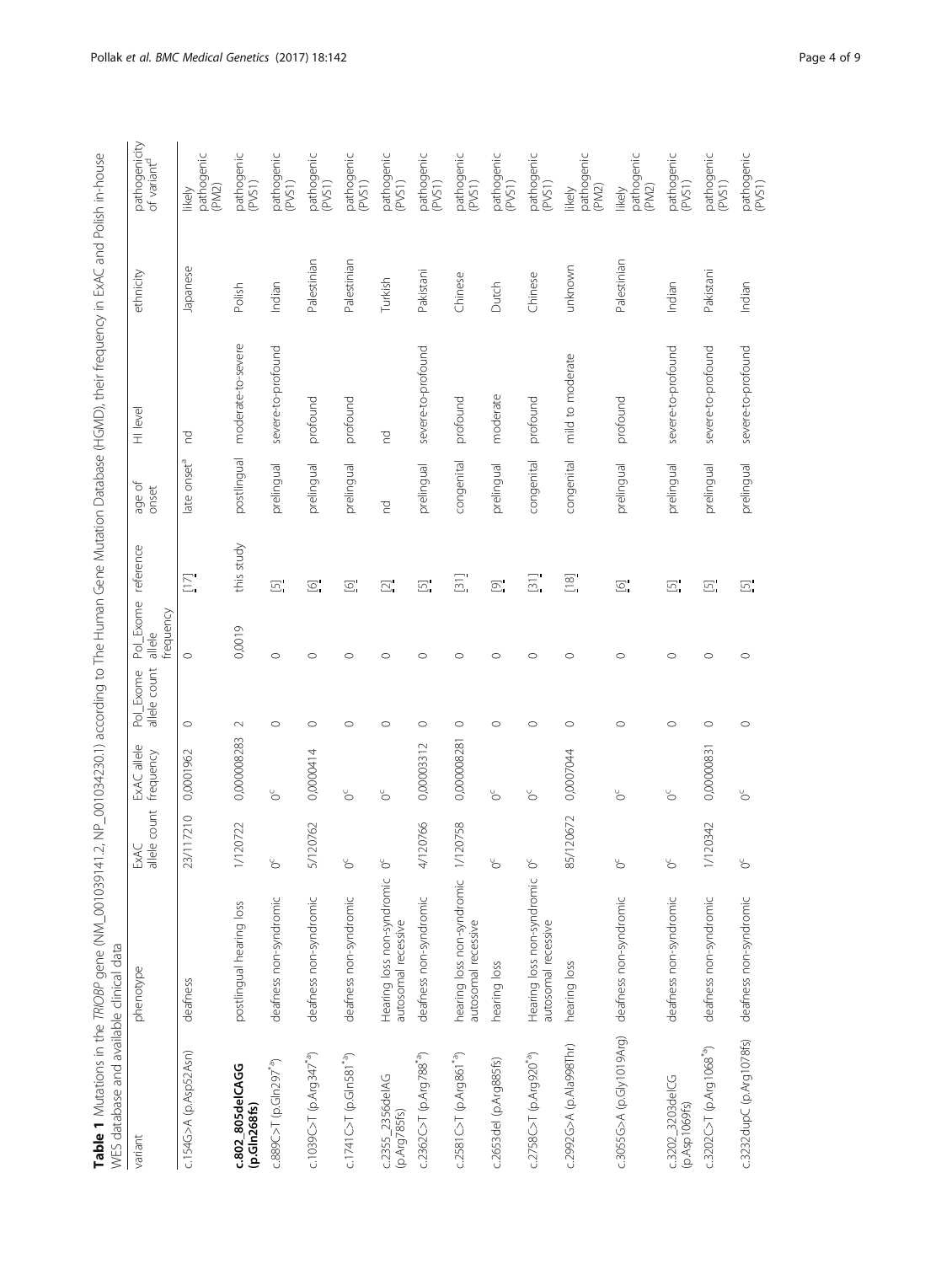| 1<br>)<br>S                                                       |                                                                              |
|-------------------------------------------------------------------|------------------------------------------------------------------------------|
|                                                                   |                                                                              |
| ١                                                                 |                                                                              |
|                                                                   |                                                                              |
| j                                                                 |                                                                              |
|                                                                   |                                                                              |
|                                                                   |                                                                              |
| CMAC ON                                                           |                                                                              |
|                                                                   |                                                                              |
|                                                                   |                                                                              |
|                                                                   |                                                                              |
| )<br>;<br>)                                                       |                                                                              |
| j                                                                 |                                                                              |
| I                                                                 |                                                                              |
| j                                                                 |                                                                              |
|                                                                   |                                                                              |
| j                                                                 |                                                                              |
| CVV                                                               |                                                                              |
| $\frac{1}{2}$<br>l                                                |                                                                              |
| こりこく                                                              |                                                                              |
| $\frac{1}{2}$                                                     |                                                                              |
|                                                                   |                                                                              |
| I                                                                 |                                                                              |
| ļ                                                                 |                                                                              |
|                                                                   |                                                                              |
| $\ddot{\phantom{0}}$                                              |                                                                              |
|                                                                   |                                                                              |
| )<br>)<br>.<br>ί,                                                 |                                                                              |
| I                                                                 |                                                                              |
| iga an<br>j                                                       |                                                                              |
|                                                                   |                                                                              |
|                                                                   |                                                                              |
| $\frac{1}{2}$<br>l                                                |                                                                              |
|                                                                   |                                                                              |
| $\frac{5}{1}$<br>$\overline{ }$                                   |                                                                              |
| ì                                                                 |                                                                              |
| ;<br>))<br>)<br>$\frac{1}{2}$                                     |                                                                              |
|                                                                   |                                                                              |
|                                                                   |                                                                              |
| $\frac{1}{2}$<br>֖֖֦ׅ֧֪֦֧ׅ֧֧ׅ֧֛֚֚֚֚֚֚֚֚֚֚֬֝֓֝֓֡֜֓֡֓֝֬֝֓֝֬֝֜֓֓֝֬֜֓ |                                                                              |
| j                                                                 |                                                                              |
|                                                                   |                                                                              |
| Ί                                                                 |                                                                              |
| ;<br>C<br>C<br>C                                                  |                                                                              |
| Ņ,                                                                |                                                                              |
| 11                                                                |                                                                              |
|                                                                   | Ş                                                                            |
|                                                                   |                                                                              |
|                                                                   | l<br>ì                                                                       |
|                                                                   | ļ                                                                            |
| I                                                                 | I<br>J                                                                       |
|                                                                   |                                                                              |
|                                                                   | -<br>5<br>5                                                                  |
| l                                                                 | l                                                                            |
|                                                                   | <br> <br> <br>                                                               |
| $\frac{1}{3}$                                                     | ֖֖֖֖֖֪ׅׅ֪֪ׅ֪ׅ֪ׅ֪ׅ֪֪֪֪ׅ֪֪֪ׅ֚֚֚֚֚֚֚֚֚֬֝֬֝֓֝֬֝֬֓֓֓֬                             |
|                                                                   |                                                                              |
|                                                                   |                                                                              |
|                                                                   | てんこうこう                                                                       |
|                                                                   |                                                                              |
|                                                                   | ׇ֘֒                                                                          |
|                                                                   | <b>SSSS</b>                                                                  |
|                                                                   | ֧֧֧֧֧֧֧ׅ֧֧֧֧֚֚֚֚֚֚֚֚֚֚֚֚֚֚֚֚֚֚֚֚֚֚֚֚֚֚֡֝֓֝֓֝֓֝֬֝֓֝֬֜֝֬֝֬֝֬֝<br>$\frac{1}{2}$ |
|                                                                   |                                                                              |
| I                                                                 | ֦֧֧֪֦֧֪֦֧֖֧ׅ֧֧ׅ֖֧ׅ֖֧ׅ֧ׅ֧֧֧֛֚֚֚֚֚֚֚֚֚֚֚֚֚֚֚֚֚֚֡֝֘֝֝֝֬֝֝֬֝֝֬֝֝֜֓֝֬֜֜֜֜֝֬֝֓     |

|                                       | WES database and available clinical data (Continued) |                      |                          |                           |                                            |                                                  |                                       |                                                                                          |                      |                                          |
|---------------------------------------|------------------------------------------------------|----------------------|--------------------------|---------------------------|--------------------------------------------|--------------------------------------------------|---------------------------------------|------------------------------------------------------------------------------------------|----------------------|------------------------------------------|
| variant                               | phenotype                                            | ExAC<br>allele count | ExAC allele<br>frequency | allele count<br>Pol_Exome | Pol_Exome reference<br>frequency<br>allele |                                                  | age of<br>onset                       | HI level                                                                                 | ethnicity            | pathogenicity<br>of variant <sup>d</sup> |
| c.3232C>T (p.Arg1078Cys)              | hearing loss non-syndromic<br>autosomal recessive    | 355/<br>120198       | 0,002953                 | $\circ$                   | $\circ$                                    | $[32]$                                           | prelingual                            | p                                                                                        | European<br>Western- | pathogenic<br>(PM2)<br>likely            |
| $c.3349C > T (p. Arg1117*)$           | deafness non-syndromic                               | ŏ                    | ŏ                        | $\circ$                   | $\circ$                                    | $\Xi$                                            | prelingual                            | severe-to-profound                                                                       | Indian               | pathogenic<br>(PVS1)                     |
| c.3451A>G (p.Met1151Val)              | hearing loss non-syndromic<br>autosomal recessive    | 14/120634            | 0,0001161                | $\circ$                   | $\circ$                                    | $\Xi$                                            | P                                     | and mild to moderate<br>severe to profound<br>HL of the right ear<br>HL of the left ear, | Chinese              | significancef<br>uncertain               |
| c.3460_3461del<br>(p.Leu1154fs)       | hearing loss                                         | 5/120614             | 0,00004145               | $\circ$                   | $\circ$                                    | $\Xi$                                            | prelingual                            | mild                                                                                     | Dutch                | pathogenic<br>(PVS1)                     |
| c.3662G>A (p.Arg1221GIn)              | hearing loss                                         | 38/116270            | 0,0003268                | $\circ$                   | $\circ$                                    | $^{[18]}$                                        | congenital                            | severe to profound                                                                       | unknown              | significance <sup>e</sup><br>uncertain   |
| (p.Glu1314Asp)<br>C.3942G > C         | hearing loss                                         | 3/7416               | 0,0004045                | $\circ$                   | $\circ$                                    | $\begin{bmatrix} 18 \\ -8 \end{bmatrix}$         | congenital                            | severe to profound                                                                       | unknown              | significancee<br>uncertain               |
| c.4187C>T (p.Pro1396Arg)              | hearing loss non-syndromic<br>autosomal recessive    | 1/69904              | 0,00001431               | $\circ$                   | $\circ$                                    | $\Xi$                                            | P                                     | of the left ear, and mild<br>severe to profound HL<br>to moderate HL of the<br>right ear | Chinese              | significance<br>uncertain                |
| c.4691G>C (p.Gly1564Ala)              | hearing loss                                         | ŏ                    | ŏ                        | $\circ$                   | $\circ$                                    | $\begin{bmatrix} 1 & 8 \\ -8 & -8 \end{bmatrix}$ | P                                     | $\geq$                                                                                   | unknown              | pathogenic<br>(PM2)<br>likely            |
| c.4840G>T (p.Gly1614Cys)              | deafness                                             | 18/118002            | 0,0001525                | $\circ$                   | $\circ$                                    | $\overline{\Xi}$                                 | $_{\text{onset}}^{\text{b}}$<br>early | $\geq$                                                                                   | Japanese             | pathogenic<br>(PM2)<br>likely            |
| c. 5014G>T (p.Gly1672 <sup>*a</sup> ) | postlingual hearing loss                             | 59/103272            | 0,0005713                | 4                         | 0,0038                                     | this study/<br>[9]                               | postlingual/<br>prelingual            | moderate-to-severe/<br>moderate                                                          | Polish/Dutch         | pathogenic<br>(PV51)                     |
| c.5519G>A (p.Arg1840His)              | deafness                                             | 3/113104             | 0,00002652               | $\circ$                   | $\circ$                                    | $\Xi$                                            | onset <sup>b</sup><br>early           | 5                                                                                        | Japanese             | pathogenic<br>(PM2)<br>likely            |
| c.5767G>A (p.Ala1923Thr)              | hearing loss                                         | 47/31044             | 0,001514                 | $\circ$                   | $\circ$                                    | $\begin{bmatrix} 18 \\ 1 \end{bmatrix}$          | congenital                            | mild to moderate                                                                         | unknown              | pathogenic<br>(PM2)<br>likely            |
| c.6362C>T (p.Ser2121Leu)              | hearing loss non-syndromic<br>autosomal recessive    | 56/19236             | 0,002911                 | $\circ$                   | $\circ$                                    | $[25]$                                           | prelingual                            | 5                                                                                        | Iranian              | pathogenic<br>(PM2)<br>likely            |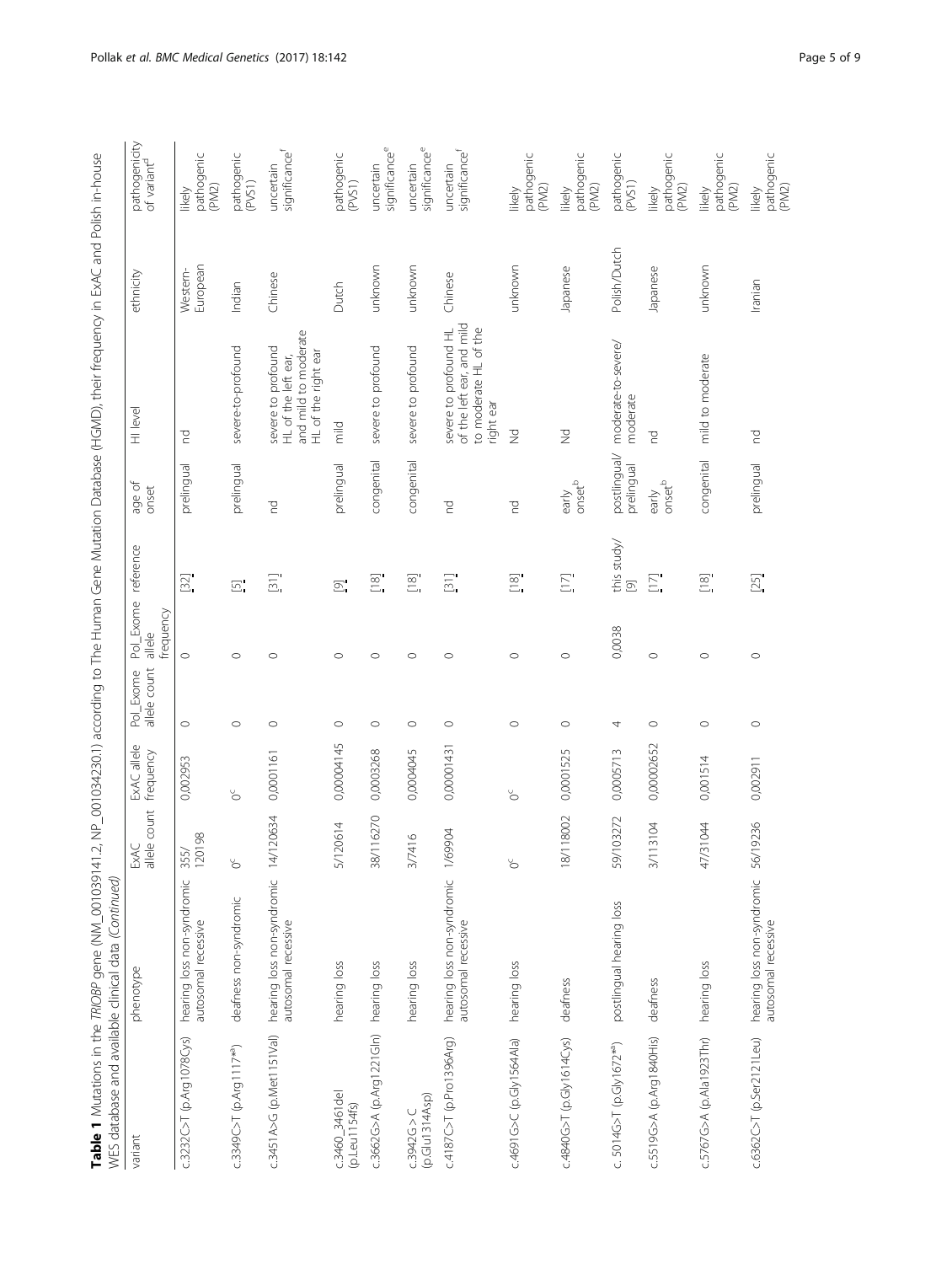|                                       | Table 1 Mutations in the <i>TRIOBP</i> gene (NM_0010391201034230.1) according to The Human Gene Mutation Database (HGMD), their frequency in ExAC and Polish in-house<br>NES database and available clinical data (Continued) |                             |                       |                                                                  |           |                  |                             |                               |                      |                                          |
|---------------------------------------|-------------------------------------------------------------------------------------------------------------------------------------------------------------------------------------------------------------------------------|-----------------------------|-----------------------|------------------------------------------------------------------|-----------|------------------|-----------------------------|-------------------------------|----------------------|------------------------------------------|
| variant                               | phenotype                                                                                                                                                                                                                     | Exac<br>$\overline{\sigma}$ | llele count frequency | ExAC allele Pol_Exome Pol_Exome reference<br>allele count allele | frequency |                  | age of<br>onset             | 및<br>Hlevel                   | ethnicity            | pathogenicity<br>of variant <sup>d</sup> |
| c.6736G>A (p.Glu2246Lys) hearing loss |                                                                                                                                                                                                                               | 556/90848 0,00612           |                       |                                                                  |           | $\frac{8}{10}$   |                             | congenital severe to profound | unknown              | pathogenic<br>(PM2)<br>likely            |
| c.6860G>A (p.Arg2287His) deafness     |                                                                                                                                                                                                                               |                             |                       |                                                                  |           | $\overline{\Xi}$ | early<br>onset <sup>b</sup> |                               | Japanese             | pathogenic<br>(PM2)<br>likely            |
|                                       | c.7000C>T (p.Arg2334Trp) hearing loss non-syndromic 2/120504<br>autosomal recessive                                                                                                                                           |                             | 0,0000166             |                                                                  |           | $[32]$           | prelingual nd               |                               | European<br>Western- | pathogenic<br>(PM2)<br>likely            |
|                                       |                                                                                                                                                                                                                               |                             |                       |                                                                  |           |                  |                             |                               |                      |                                          |

Novel mutation is written in bold Novel mutation is written in bold nd no data

nd no data above 6 y.o below 6 y.o

cnot reported in ExAC database

a coor du co daccording to criteria for classifying pathogenic variants described by Richards et al. [\[26\]](#page-8-0); PVS1 - very strong evidence of pathogenicity (null varaints in a gene where loss of function is a known mechanism of disease); PM2 moderate evidence of pathogenicity (absent from controls or at low frequency in ExAC)

efound in cis with second TRIOBP variant

in silico predictions are contradictory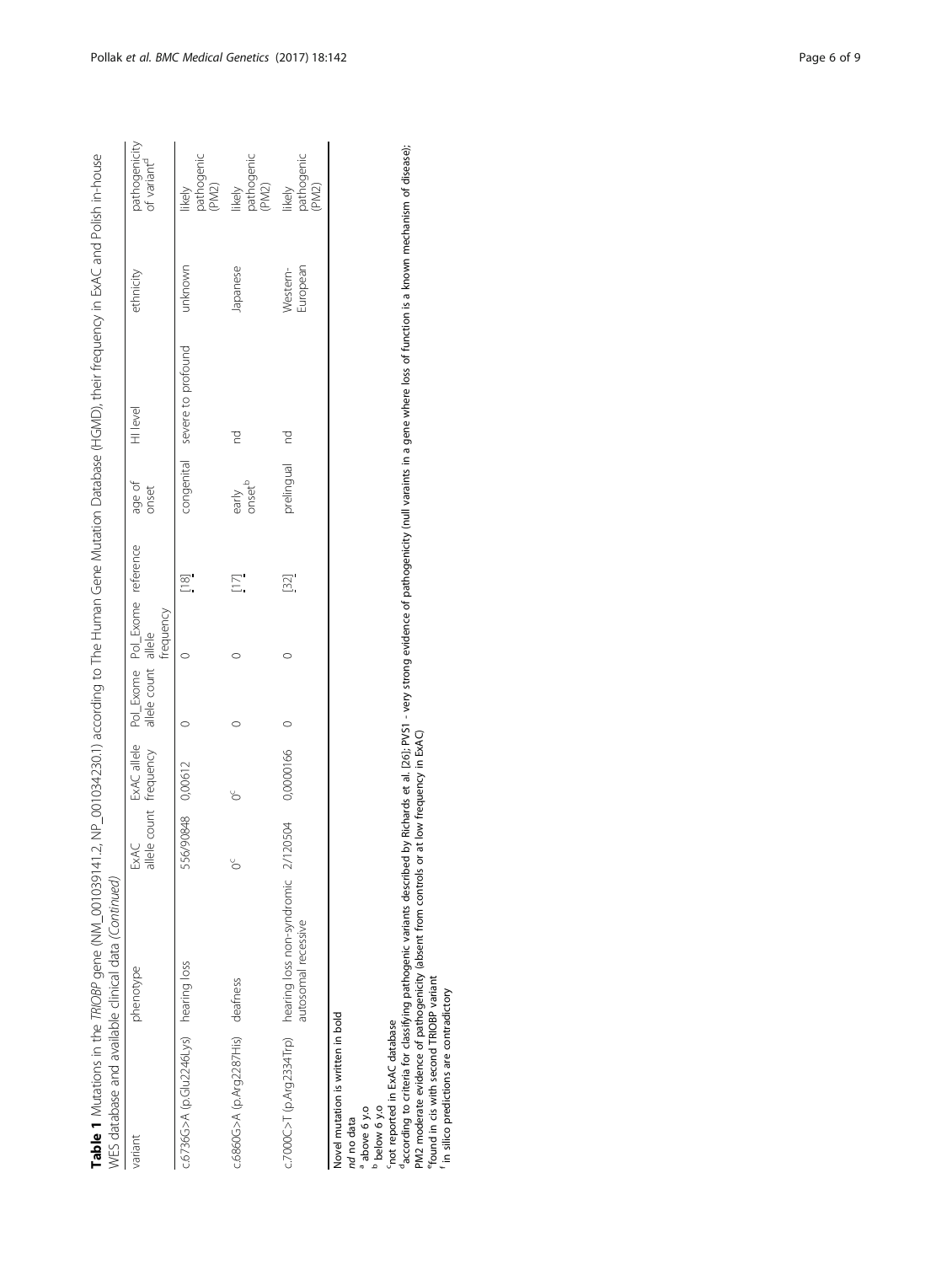proteins controls reorganization of actin cytoskeleton, cell adhesion, and also serves as transcription factors due to activation of Rho GTPases [[21\]](#page-8-0). Multiple roles of TRIOBP, such as its involvement in organization of actin-cytoskeleton [[3\]](#page-7-0), proper centrosomal localization and segregation of chromosomes during cell division [[22\]](#page-8-0), cell cycle regulation in conjunction with HECTD3 protein [\[23\]](#page-8-0) or regulation of cancer cells motility [[24](#page-8-0)] raise the issue why pathogenic variants in this gene do not lead to other pathologies than isolated hearing loss. In the family presented here, both detected variants affects TRIOBP-5, whereas c.802\_805deCAGG, p.Gln268 Leufs\*610 affects also TRIOBP-4, without impairing the most widely expressed TRIOBP-1 (Fig. [1d](#page-2-0)), which may explain the selectivity of symptoms. On the other hand, recently some likely pathogenic variants affecting also TRIOBP-1 were described (e.g. homozygous c.6362C>T, p.Ser2121Leu [[25](#page-8-0)]), leading to bilateral, prelingual HI with no other symptoms, thus the comprehensive explanation of this phenotypic phenomena needs further study.

Both variants detected in this study are predicted to result in a premature termination of translation (after amino acid 878 and 1672, respectively). Shortened TRIOPB protein due to c.802\_805deCAGG, p.Gln268 Leufs\*610 and c.5014G>T, p.Gly1672\* variants is devoid of PH and coiled-coil domains crucial for the actinbinding process. There is also a possibility that the impaired TRIOBP transcripts are directed to degradation via the NMD mechanism, which was suggested by the Mutation Taster algorithm [\[16](#page-7-0)]. The conclusive verification of this prediction needs further study; however, due to a restricted expression of TRIOBP-5 and TRIOBP-4 only to the inner ear and the retina we could not test the processing of TRIOBP transcripts in our patients. According to the Criteria for Classifying Pathogenic Variants described by Richards et al. [\[26](#page-8-0)], both variants have been classified into a group of very strong evidence of pathogenicity (PVS1) based on their type (nonsense and frameshift), localization within a gene where loss of function is a known mechanism of HI, and low allelic frequency in the ExAC and Polish in-house databases. Additionally, a paper recently published by Wesdorp et al. [[9\]](#page-7-0) confirms the pathogenicity of the c.5014G>T, p.Gly1672\* variant. Taking into account all the above and the fact that both variants were found in all three affected siblings, we consider c.802\_805deCAGG, p.Gln268Leufs\*610 and c.5014G>T, p.Gly1672\* as causative for HI.

A putative consequence of the described variants is a faulty or absent (via NMD) TRIOBP protein, presumably incapable to form stereocilia rootlets. In response to sound stimulation stereocilia dispossessed of their rootlets, deflect two-four times more intensely than the proper ones and are vulnerable to damage due to their floppiness [[27](#page-8-0)]. These features are consistent with the phenotype observed in the studied family – perilingual or postlingual, moderate-to-severe hearing loss. Furthermore, the localization of the c.5014G>T, p.Gly1672\* affecting only the TRIOBP-5 isoform let us assume that the remaining dose of the TRIOBP-4 protein may allow an impaired functioning of the stereocilia, thus leading to a less severe phenotype than those when both isoforms are affected. This is in line with the results of Kitajiri et al. showing that TRIOBP-4 alone is sufficient to form condensed bundles from filamentous-actin parallel to stereocilia rootlets [\[8](#page-7-0)]. Similar, milder phenotype (moderate HI) was reported by Wesdorp et al. [[9\]](#page-7-0) in a family harboring pathogenic variants: c.2653del, p.Arg885fs\*120 and c.5014G>T, p.Gly1672\*, although in this case the HI was congenital. It is worth noting that one of the here described siblings passed the newborn screening test (unfortunately the other affected siblings were not tested), which strongly supports that the trigger mechanism damaging hair cells occurs after birth. Considering the role of stereocilia rootlets in adaptation to mechanical stress due to acoustic trauma [[27](#page-8-0)] it is possible that patients harboring truncating variants in the TRIOBP gene are more prone to acoustic trauma. Thus, it seems essential for TRIOBP patients to rigorously avoid noise. On the other hand, a confirmed postnatal origin of HI provides a therapeutic window for targeted treatment in the future.

TRIOBP variants are not a frequent cause of HI. To date, 31 point alterations were described (Table [1](#page-3-0)) in the TRIOBP gene, with HI being the only phenotypic manifestation. Most of heretofore described pathogenic or likely pathogenic variants are located within exon 7, thus this region should be considered as hotspot. Accumulation of repetitive sequences within this area of TRIOBP, may render it more prone to mutation than others [[28](#page-8-0)]. Taking into account the frequency of mutated TRIOBP alleles in the ExAC database,  $c.5014G > T$ ,  $p.Gly1672^*$  is the fourth most common pathogenic variant in this gene, additionally this variant is the most prevalent in the Polish population (Table [1\)](#page-3-0). The data highlights the population distinctiveness and necessity of a preliminary population analysis before introducing a diagnostic test. Thus, in a small diagnostic gene panel for HI at least the regions encompassing common TRIOBP variants (c.6736G>A, p.Glu2246Lys; c.3232dupC, p.Arg1078Cys; c.2992G>A, p.Ala998Thr and c.5014G>T, p.Gly1672\*) should be included. Considering their low frequency in ExAC and our Polish in-house WES databases, point variants in the TRIOBP gene seem to be a rare but important cause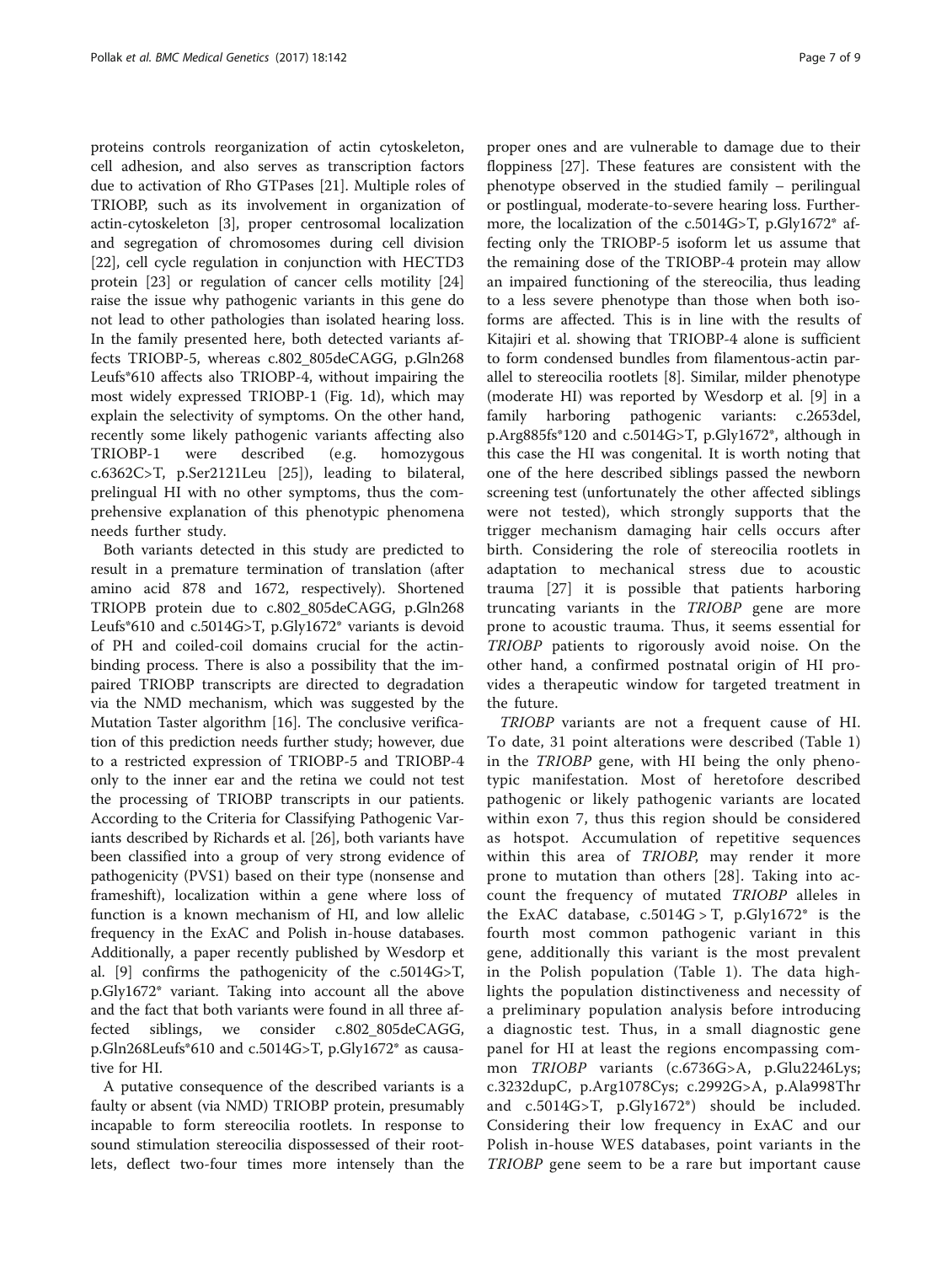<span id="page-7-0"></span>of non-syndromic hearing loss. Given the high heterogeneity of the HI [\[29](#page-8-0)], among patients with unknown cause of this disorder, after exclusion of the GJB2 and GJB6 pathogenic variants, wide screening for causative mutations using next generation sequencing is becoming a standard with at least 18 targeted diagnostic HI panels described to date [[30\]](#page-8-0).

## Conclusions

Here we report one novel and one known TRIOBP pathogenic variant (c.802\_805delCAGG, p.Gln268fs and c.5014G>T, p.Gly1672\*) causative of a unique phenotype. The presented variants disrupt isoform: TRIOBP-4, TRIOBP-5 and TRIOBP-5 respectively, which are expressed in the inner ear and form stereocilia rootlets. Although TRIOBP variants are not a frequent cause of hearing loss, this gene should be thoroughly analyzed also in patients with postlingual HI.

#### Abbreviations

DH-GEFs: Dbl-homology guanine nucleotide exchange factors; ExAC: Exome Aggregation Consortium; HGMD: The Human Gene Mutation Database; HI: Hearing impairment; PH: N-terminal Pleckstrin Homology; PTA: Pure tone audiometry; TRIOBP: Trio- and f-actin-binding protein; WES: Whole exome sequencing

#### Acknowledgments

Not applicable.

#### Funding

This work was supported by NCN grant no. 2011/03/D/NZ5/05592.

#### Availability of data and materials

All data apart from the complete results of WES are within the manuscript. The data from next-generation sequencing (WES) in the context of Polish law can be used for personal identification. Due to this we do not have permission to deposit such data in public databases, but data can be made available upon request to the corresponding authors.

#### Authors' contributions

AP carried out the molecular genetic studies and wrote the original draft. UL, VAMP, JK carried out the molecular genetic studies. VAMP, JK, MO, HS performed the literature searching and estimation of the variants pathogenicity. PS participated in the sequence alignment and performed computational analysis. AP, UL, HS, MO participated in phenotyping and clinical data collection. MO, RP wrote, review and edited final version of the manuscript. RP managed the project. All authors read and approved the final manuscript.

#### Ethics approval and consent to participate

The study protocol was approved by Ethical Committee of the Institute of Physiology and Pathology of Hearing (reference number IFPS:/KB/03/2012). Patients or guardians provided informed written consent prior to participation.

#### Consent for publication

The patients or their guardians gave written consent for the publication of their medical information.

#### Competing interests

The authors declare that they have no competing interests.

#### Publisher's Note

Springer Nature remains neutral with regard to jurisdictional claims in published maps and institutional affiliations.

#### Author details

<sup>1</sup>Department of Genetics, Institute of Physiology and Pathology of Hearing, Mochnackiego 10, Warsaw 02-042, Poland. <sup>2</sup>Department of Medical Genetics, Warsaw Medical University, Pawinskiego 3c, Warsaw 02-106, Poland. <sup>3</sup>Postgraduate School of Molecular Medicine, Warsaw Medical University, Warsaw, Poland. <sup>4</sup>Oto-Rhino-Laryngology Surgery Clinic, Institute of Physiology and Pathology of Hearing, Warsaw/Kajetany, Poland.

# Received: 5 February 2017 Accepted: 14 November 2017<br>Published online: 02 December 2017

#### References

- 1. Morton CC, Nance WE. Newborn hearing screening–a silent revolution. N Engl J Med. 2006;354(20):2151–64.
- 2. Diaz-Horta O, Duman D, Foster J 2nd, Sirmaci A, Gonzalez M, Mahdieh N, Fotouhi N, Bonyadi M, Cengiz FB, Menendez I, et al. Whole-exome sequencing efficiently detects rare mutations in autosomal recessive nonsyndromic hearing loss. PLoS One. 2012;7(11):e50628.
- 3. Seipel K, O'Brien SP, Iannotti E, Medley QG, Streuli M. Tara, a novel F-actin binding protein, associates with the trio guanine nucleotide exchange factor and regulates actin cytoskeletal organization. J Cell Sci. 2001;114(Pt 2):389–99.
- 4. Hirosawa M, Nagase T, Murahashi Y, Kikuno R, Ohara O. Identification of novel transcribed sequences on human chromosome 22 by expressed sequence tag mapping. DNA research: an international journal for rapid publication of reports on genes and genomes. 2001;8(1):1–9.
- 5. Riazuddin S, Khan SN, Ahmed ZM, Ghosh M, Caution K, Nazli S, Kabra M, Zafar AU, Chen K, Naz S, et al. Mutations in TRIOBP, which encodes a putative cytoskeletal-organizing protein, are associated with nonsyndromic recessive deafness. Am J Hum Genet. 2006;78(1):137–43.
- 6. Shahin H, Walsh T, Sobe T, Abu Sa'ed J, Abu Rayan a, lynch ED, lee MK, Avraham KB, king MC, Kanaan M. mutations in a novel isoform of TRIOBP that encodes a filamentous-actin binding protein are responsible for DFNB28 recessive nonsyndromic hearing loss. Am J Hum Genet. 2006;78(1):144–52.
- 7. Thierry-Mieg D, Thierry-Mieg J: AceView: a comprehensive cDNA-supported gene and transcripts annotation. Genome biology 2006, 7 Suppl 1:S12 11–14.
- Kitajiri S, Sakamoto T, Belyantseva IA, Goodyear RJ, Stepanyan R, Fujiwara I, Bird JE, Riazuddin S, Riazuddin S, Ahmed ZM, et al. Actin-bundling protein TRIOBP forms resilient rootlets of hair cell stereocilia essential for hearing. Cell. 2010;141(5):786–98.
- 9. Wesdorp M, van de Kamp JM, Hensen EF, Schraders M, Oostrik J, Yntema HG, Feenstra I, Admiraal RJC, Kunst HPM, Tekin M, et al. Broadening the phenotype of DFNB28: mutations in TRIOBP are associated with moderate, stable hereditary hearing impairment. Hear Res. 2017;347:56–62.
- 10. Miller SA, Dykes DD, Polesky HF. A simple salting out procedure for extracting DNA from human nucleated cells. Nucleic Acids Res. 1988; 16(3):1215.
- 11. Hoefsloot LH, Roux AF, Bitner-Glindzicz M. Contributors to EDbpm: EMQN best practice guidelines for diagnostic testing of mutations causing nonsyndromic hearing impairment at the DFNB1 locus. European journal of human genetics: EJHG. 2013;21(11):1325–9.
- 12. Ploski R, Pollak A, Muller S, Franaszczyk M, Michalak E, Kosinska J, Stawinski P, Spiewak M, Seggewiss H, Bilinska ZT. Does p.Q247X in TRIM63 cause human hypertrophic cardiomyopathy? Circ Res. 2014;114(2):e2–5.
- 13. Robinson JT, Thorvaldsdottir H, Winckler W, Guttman M, Lander ES, Getz G, Mesirov JP. Integrative genomics viewer. Nat Biotechnol. 2011;29(1):24–6.
- 14. Wang K, Li M, Hakonarson H. ANNOVAR: functional annotation of genetic variants from high-throughput sequencing data. Nucleic Acids Res. 2010; 38(16):e164.
- 15. Untergasser A, Cutcutache I, Koressaar T, Ye J, Faircloth BC, Remm M, Rozen SG. Primer3–new capabilities and interfaces. Nucleic Acids Res. 2012;40(15):e115.
- 16. Schwarz JM, Cooper DN, Schuelke M, Seelow D. MutationTaster2: mutation prediction for the deep-sequencing age. Nat Methods. 2014;11(4):361–2.
- 17. Miyagawa M, Naito T, Nishio SY, Kamatani N, Usami S. Targeted exon sequencing successfully discovers rare causative genes and clarifies the molecular epidemiology of Japanese deafness patients. PLoS One. 2013;8(8): e71381.
- 18. Sloan-Heggen CM, Bierer AO, Shearer AE, Kolbe DL, Nishimura CJ, Frees KL, Ephraim SS, Shibata SB, Booth KT, Campbell CA, et al. Comprehensive